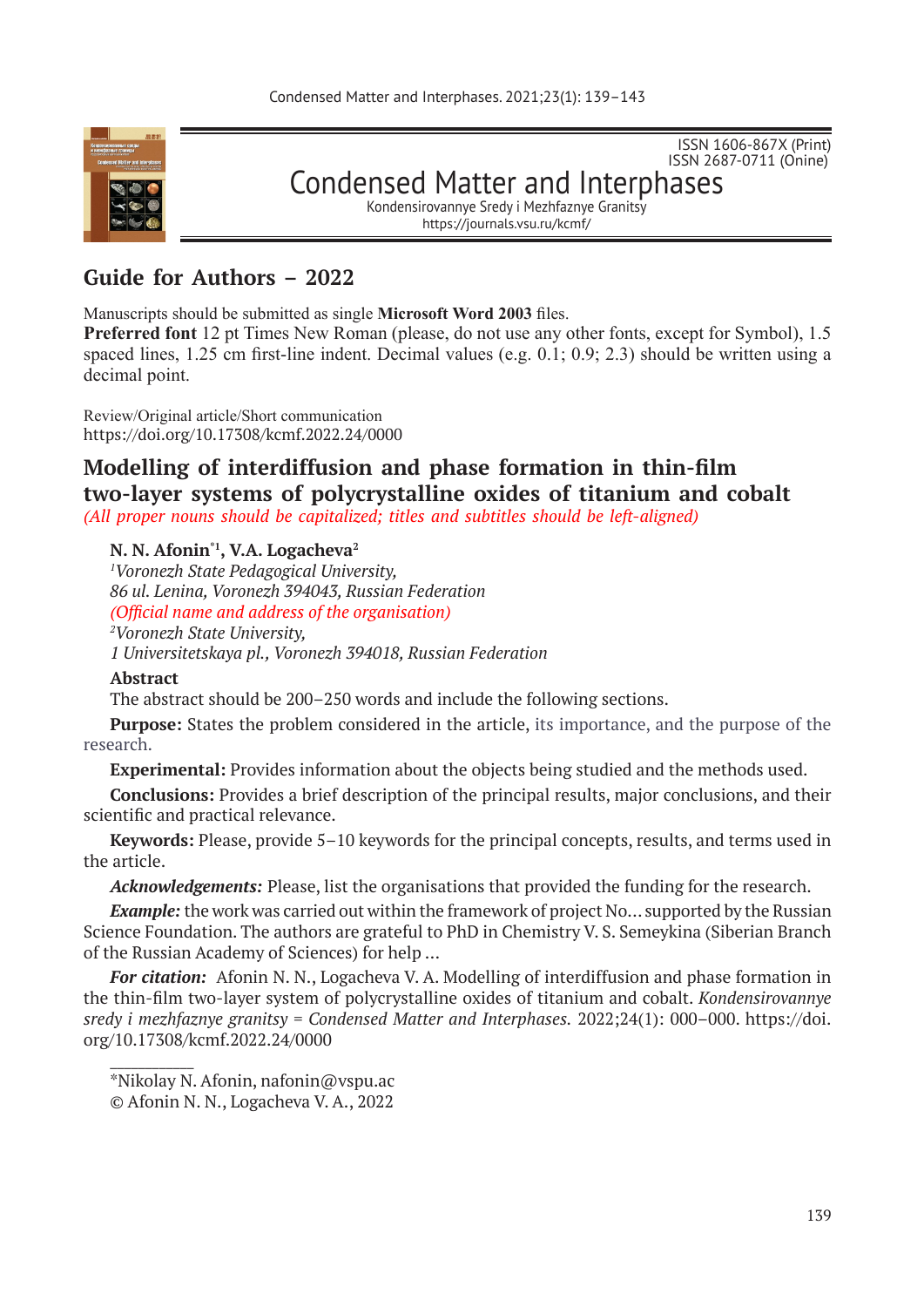Guide for Authors – 2022

### **Article structure**

The main text of the manuscript should have the following structure.

## **1. Introduction**

*The introduction* (1–2 pages) states the problem under consideration, its relevance, and the most important tasks that need to be resolved. Describe the scientific problems which have not yet been solved and which you sought to solve in your research. The introduction should contain a short critical review of previously published works in this field and their comparative analysis. It is recommended that the analysis is based on 20-30 studies. **The purpose** of the article is indicated by the problem statement.

The Vancouver reference style is used in the journal: bibliographic references in the text of the article are indicated by numbers in square brackets; in the references section, the references are numbered in the order they are mentioned in the text.

#### *Example of references in-text citations:*

Single crystals of difluorides of alkaline earth elements are widely used as photonics materials [1–3] as well as matrices for doping with rare-earth ions [4, 10].

References should primarily be made to original articles published in scientific journals indexed by global citation databases. It is advisable to use 20–30 sources with at least 15 being published over the past 3 years. References should indicate the names of all authors, the title of the article, the name of the journal, year of publication, volume (issue), number, pages, and DOI (Digital Object Identifier https://search.crossref.org/). If a DOI is lacking, a link to the online source of the article must be indicated. References to dissertation abstracts are acceptable if the texts are available online. It is vital that our readers can find any of the articles or other sources listed in the reference section as fast as possible. Links to unpublished literature sources or sources not available online are unacceptable.

#### **2. Experimental**

*The experimental section* (2-3 pages) provides the details of the experiment, the methods, and the equipment used. The object of the study and the stages of the experiment are described in detail and the choice of research methods is explained.

#### **3. Results and discussion**

*Results and discussion* (6–8 pages) should be brief, but detailed enough for the readers to assess the conclusions made. It should also explain the choice of the data being analysed. Measurement units on graphs and diagrams should be separated with a coma. **Formulae should be typed using Microsoft Office Equation 3 or Math Type** and aligned on the left side. Latin letters should be in italics. Do not use italics for Greek letters, numbers, chemical symbols, and similarity criteria. All subheadings should be in italics.

#### *Example:*

1.1. X-ray diffraction analysis

*Example of figure captions in the text of the article:* Fig. 1, curve *1*, Fig. 2b.

A complete list of figures should be provided at the end of the paper after the information about the authors.

**Figures and tables should not be included in the text of the article**. They should be placed on a separate page. Figures should also be **submitted as separate** \*.tif, \*.jpg, \*.cdr, or \*.ai. files. **All figures should have a minimum resolution of 300 dpi.** Name each figure file with the name of the first author and the number of the figure.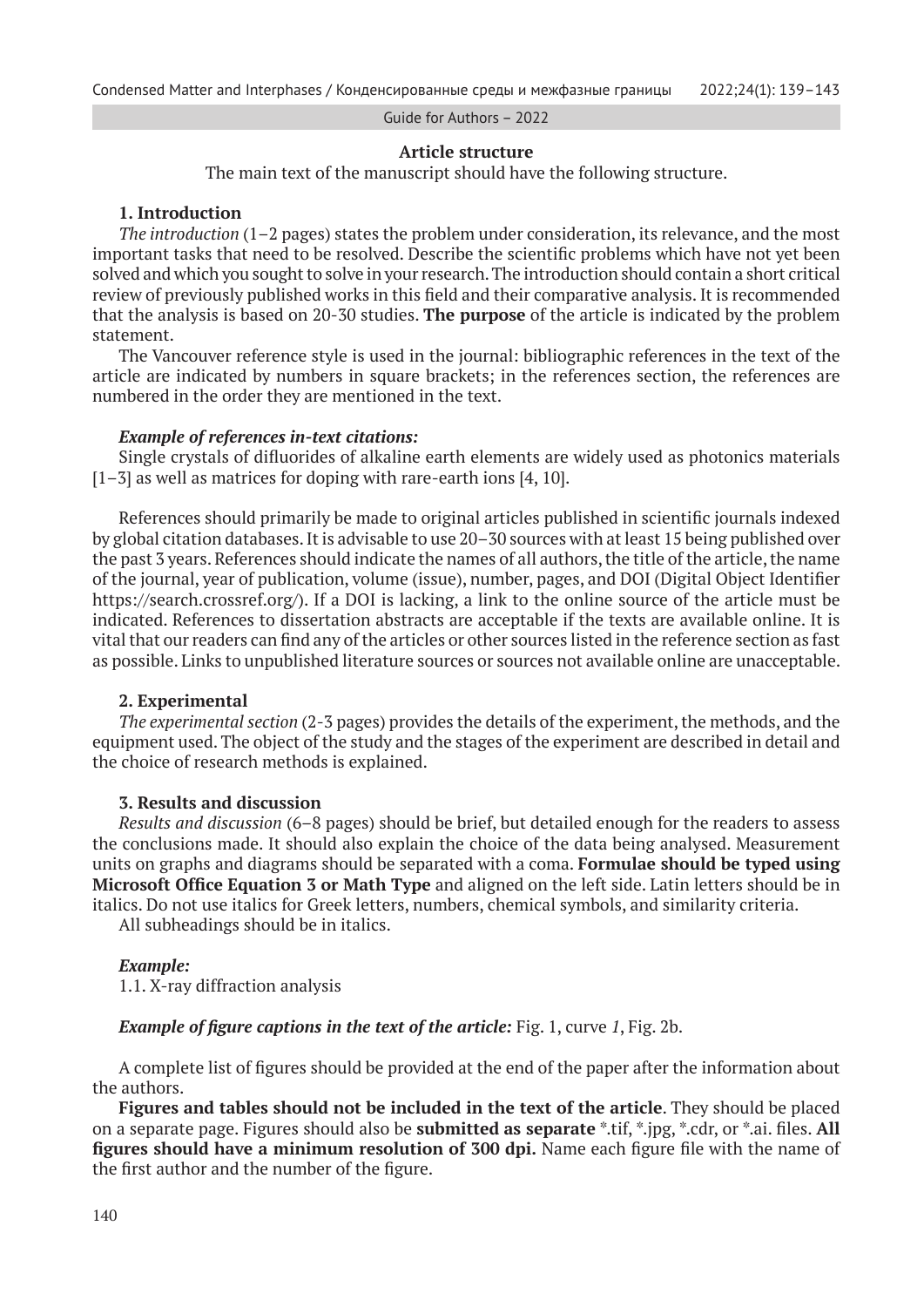Guide for Authors – 2022

## **4. Conclusions**

*Conclusions* (1 paragraph) should briefly state the main conclusions of the research. Do not repeat the text of the article. The obtained results are to be considered with respect to the purpose of the research. This section includes the conclusions, a summary of the results, and recommendations. It states the practical value of the research and outlines further research problems in the corresponding field.

## **Contribution of the authors**

At the end of the Conclusions the authors should include notes that explain the actual contribution of each co-author to the work.

*Example 1:*

Nikolay N. Afonin – Scientific management, Research concept, Methodology development, Writing – original draft, Final conclusions.

Vera A. Logachova – Investigation, Writing – review & editing. *Example 2:* The authors contributed equally to this article.

# **Conflict of interests**

The authors declare that they have no known competing financial interests or personal relationships that could have influenced the work reported in this paper.

## **References**

*(The references are to be formatted according to the Vancouver Style. The reference list should only include articles published in peer-reviewed journals)*

### *Examples***:**

## **Articles in scientific journals**

1. Luo Y., Zhao J. Plasmon-exciton interaction in colloidally fabricated metal nanoparticlequantum emitter nanostructures. *Nano Research*. 2019;12(9): 2164–2171. https://doi.org/10.1007/ s12274-019-2390-z

2. Alexandrov A. A., Mayakova M. N., Voronov V. V., Pominova D. V., Kuznetsov S. V., Baranchikov A. E., Ivanov V. K., Fedorov P. P. Synthesis upconversion luminophores based on calcium fluoride. *Kondensirovannye sredy i mezhfaznye granitsy = Condensed Matter and Interphases.* 2020;22(1): 3–10. https://doi.org/10.17308/kcmf.2020.22/2524

3. Ryabtsev S. V., Shaposhnik A. V., Samoylov A. M., Sinelnikov A. A., Soldatenko S. A., Kushchev S. B., Ievlev V. M. Thin films of palladium oxide for gas sensors. *Doklady Physical Chemistry.* 2016;470(2): 158–161. https://doi.org/10.1134/s0012501616100055

## **Books: print**

4. Kofstad P. *Nonstoichiometry, diffusion, and electrical conductivity in binary metal oxides*. Wiley-Interscience; 1972. 382 p.

5. Fedorov P. P., Osiko V. V. Crystal growth of fluorides. In: *Bulk Crystal Growth of Electronic. Optical and Optoelectronic Materials.* P. Capper (ed.). Wiley Series in Materials for Electronic and Optoelectronic Applications. John Wiley & Son. Ltd.; 2005. pp. 339-356. https://doi.org/10.1002/9780470012086.ch11

### **References to online sources**

6. NIST Standard Reference Database 71*. NIST Electron Inelastic-Mean-Free-Path Database: Version 1.2.* Available at: www.nist.gov/srd/nist-standard-reference-database-71

# **Conference proceedings: individual papers**

7. Afonin N. N., Logacheva V. A., Khoviv A. M. Synthesis and properties of functional nanocrystalline thin-film systems based on complex iron and titanium oxides. In: *Amorphous and microcrystalline semiconductors: Proc. 9th Int. Conf., 7–10 July 2014.* St. Petersburg: Polytechnic University Publ.; 2014. p. 356–357. (In Russ.)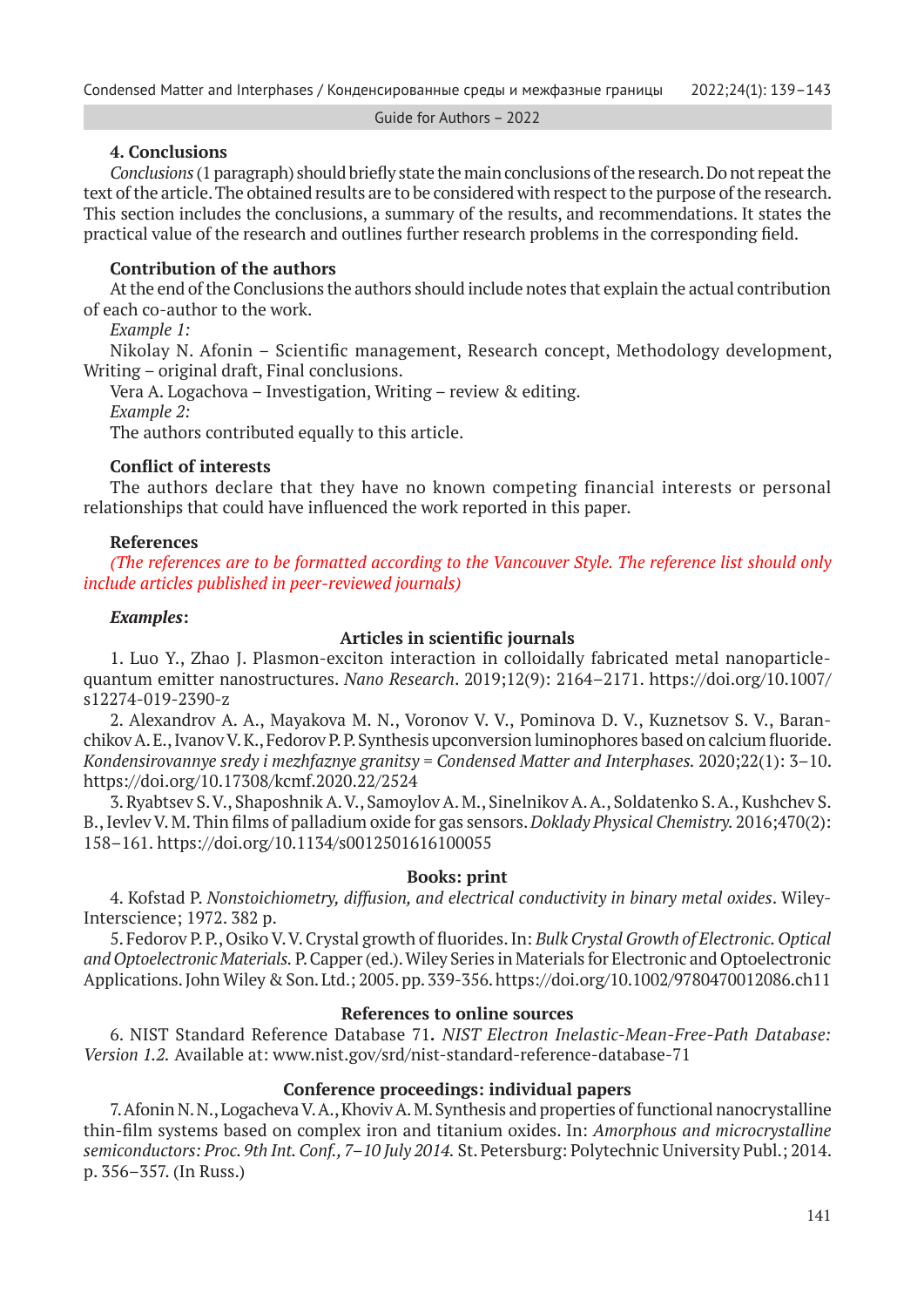Guide for Authors – 2022

#### **Information about the authors**

This section should include the full last and first name(s) of the author(s), their academic degree, academic title, affiliation, position, city, country, e-mail, and ORCID (register for an ORCID here https://orcid.org/register ).

## *Example:*

*Nikolay N. Afonin,* DSc in Chemistry, Research Fellow, Professor at the Department of *Science and Technology Studies, Voronezh State Pedagogical University, Voronezh,* Russian Federation; e-mail**:**  nafonin@vspu.ac.ru. ORCID iD: https://orcid.org/0000-0002-9163-744X.

*Vera A. Logachova,* PhD in Chemistry, Research Fellow at the Department of General and Inorganic Chemistry, Voronezh State University, Voronezh, Russian Federation; e-mail: kcmf@main.vsu.ru. ORCID iD: https://orcid.org/0000-0002-2296-8069.

*Valery V. Voronov,* PhD in Physics and Mathematics, Head of the Laboratory, Prokhorov General Physics Institute of the Russian Academy of Science, Moscow, Russian Federation; e-mail: voronov@ lst.gpi.ru. ORCID iD: https://orcid.org/0000-0001-5029-8560.

*Received 30 January 2021; Approved after reviewing 15 February 2021; Accepted 15 March 2021; Published online 25 March 2021.*

A complete list of figures should be provided at the end of the paper after the information about the authors.

#### *Example:*

**Fig. 1.** Dependences of the parameters *a* and *c* of the tetragonal lattice of nanocrystalline PdO films on the oxidation temperature  $T_{\infty}$ :  $1 -$  single-phase PdO films,  $2 -$  heterophase PdO + Pd films; *3* − data of the ASTM standard [22, 23]

**Table 1.** The values of relative electronegativity (ENE) of some chemical elements [30] and the proportion of the ionic component of the chemical bond in binary compounds of the AB composition formed by these elements



**Fig. 1.** Dependences of the parameters *a* and *c* of the tetragonal lattice of nanocrystalline PdO films on the oxidation temperature *T*<sub>∞</sub>: *1* − single-phase PdO films; *2* − heterophase PdO + Pd films; *3* − data of the ASTM standard [22, 23]